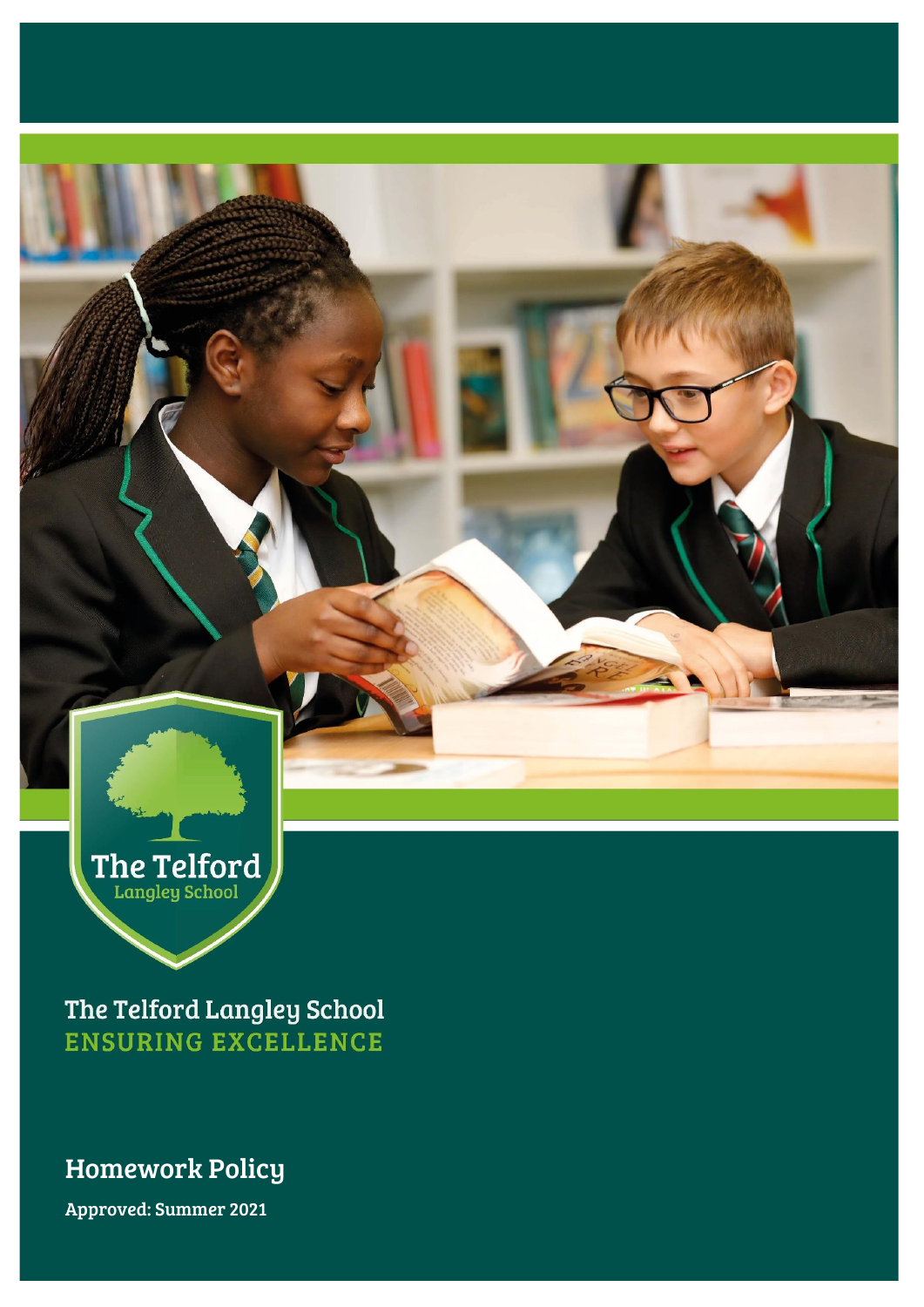# **Homework Policy**

| <b>Policy Name:</b>                   | <b>Homework Policy</b>            |
|---------------------------------------|-----------------------------------|
| <b>Policy Owner:</b>                  | Mrs E Blount, Deputy Headteacher  |
| <b>Last Reviewed:</b>                 | Summer Term 2021                  |
| <b>Policy Approved \ Ratified by:</b> | <b>School Standards Committee</b> |
| <b>Term Policy Approved:</b>          | Summer Term 2021                  |
| <b>Next Review Due:</b>               | Autumn Term 2022                  |
| <b>Document Version:</b>              |                                   |

# **Contents**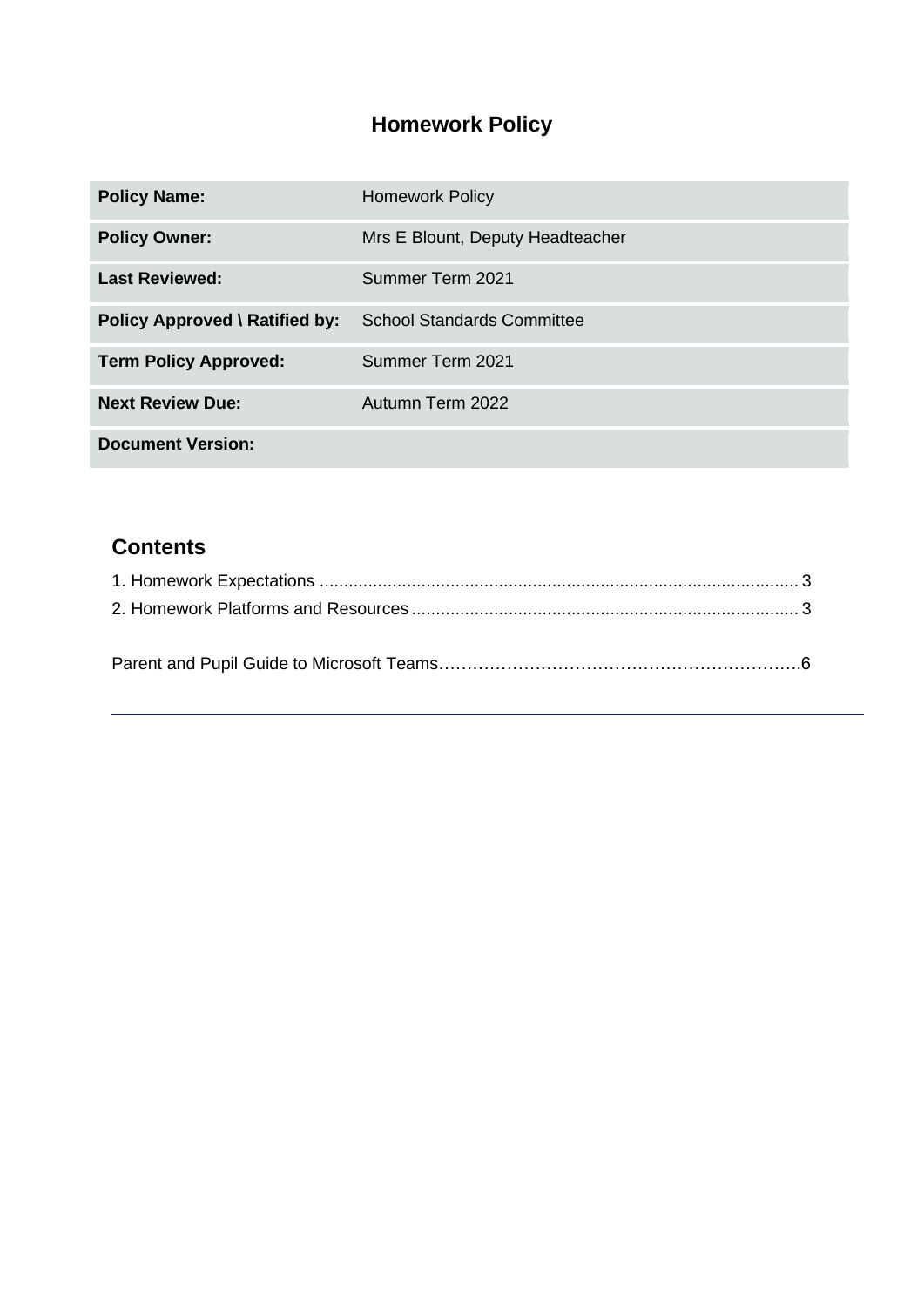## <span id="page-2-0"></span>**1. Homework Expectations**

Homework tasks are set for all our students. Through homework, students become flexible independent learners able to cope with the demands of a future working life.

Students are rewarded for completion of homework tasks to a high standard.

## <span id="page-2-1"></span>**2. Homework Platforms and Resources**

### **SAM Learning**

All pupils have a login to an online system called SAM Learning. The website address is: [www.samlearning.com](http://www.samlearning.com/)

Each pupil will need the following information:

Centre ID: TF4PS User ID: Password:

The user ID and password are the same and are based on the pupil's date of birth and initials in capital letters in the format DDMMYYFS

Teachers will set tasks and these appear on the pupil's home screen. Pupils can also complete additional tasks of their choice using the 'Activities' tab.

Pupils earn points for every task that is completed and their progress can be monitored using the 'My Progress' tab. It is also possible to see how well pupils have done in each activity, as well as how long they have spent doing this. If pupils did not score well on a tasks, they are able to complete this again, to help develop their skills, knowledge and understanding.

There is also a leaderboard so pupils can see how many points they have compared to their peers. Pupils are given rewards through their teachers and during assemblies for successful completion of these activities.

#### **Microsoft Teams - Assignments**

From September 2020, homework will be allocated using **Microsoft Teams.** When students visit their class teams, they will be able to access their homework tasks via the assignments tab and upload their completed work. They will also be able to access any subject resources such as teachers notes, lesson presentations or revision guides.

Microsoft Teams can be accessed in three ways:

- Using the Office 365 website: **[www.office.com](http://www.office.com/)**
- Using the dedicated Microsoft Teams application for Windows or Mac OS by **[clicking](https://www.microsoft.com/en-gb/microsoft-365/microsoft-teams/download-app)  [here](https://www.microsoft.com/en-gb/microsoft-365/microsoft-teams/download-app)**.
- Using the Microsoft Teams app available for iOS or Android. **[Click Here for the iOS](https://aka.ms/iosteams)  [App](https://aka.ms/iosteams)** / **[Click Here for the Android App](https://aka.ms/androidteams)**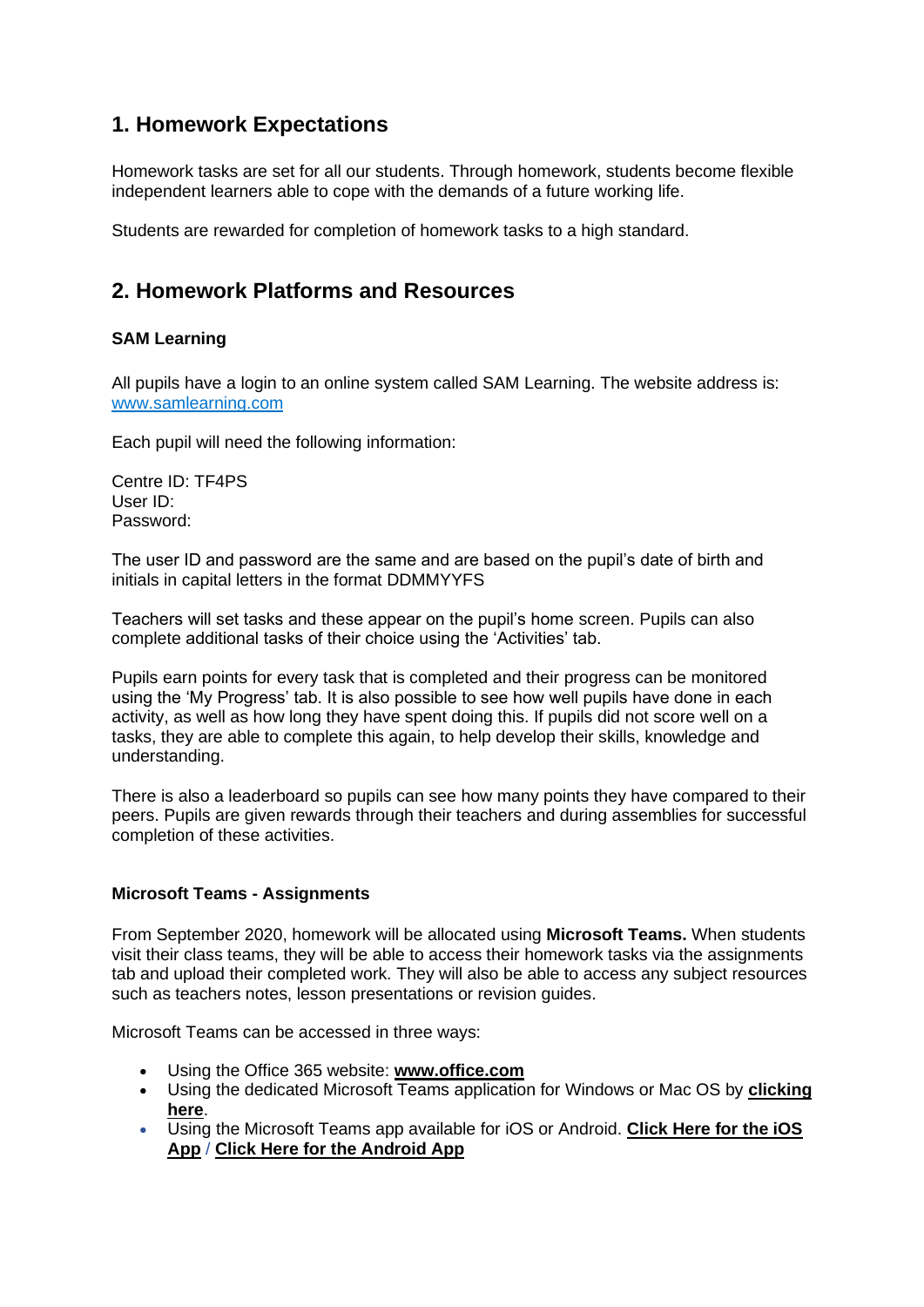For further information, please see the Parent – Pupil Guide to using Microsoft Teams at the back of this document.

#### **Student Planners**

All pupils are issued with a student planner at the start of the year. This is a way in which they can record their homework and help them remember key dates or deadlines.

We ask that parents/carers sign the planners to indicate that they have acknowledged the homework set for pupils.

The planner may also be used as a method of communication between parents/carers and their child's tutor. However, absences, medical issues and other important information should be passed through the school's main reception where we can signpost parents/carers to the most appropriate person.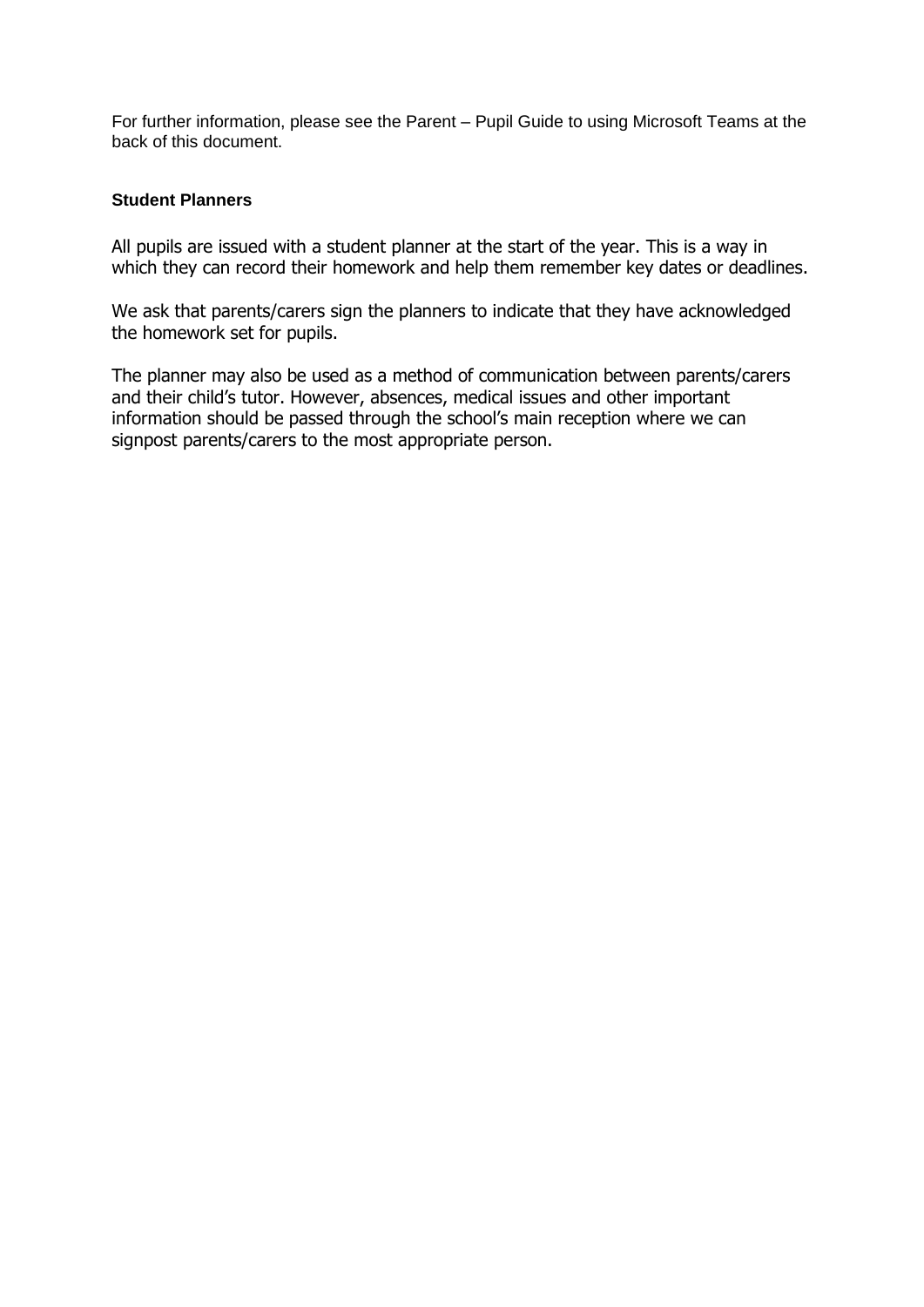

## **Parent and Pupil Guide to Microsoft Teams**

### **Using Microsoft Teams**

We use Microsoft Teams as part of a blended learning approach– lessons and resources shared over teams should allow pupils to learn remotely as well as allow pupils to reinforce key learning points and extend their learning.

### **Logging in to Microsoft Teams**



**School Website** – There is a link to Microsoft Teams from the Home Learning page of the website.

2. once on the site click the sign in option. (There is a guided tour on this page if you want to learn more about Microsoft Teams)

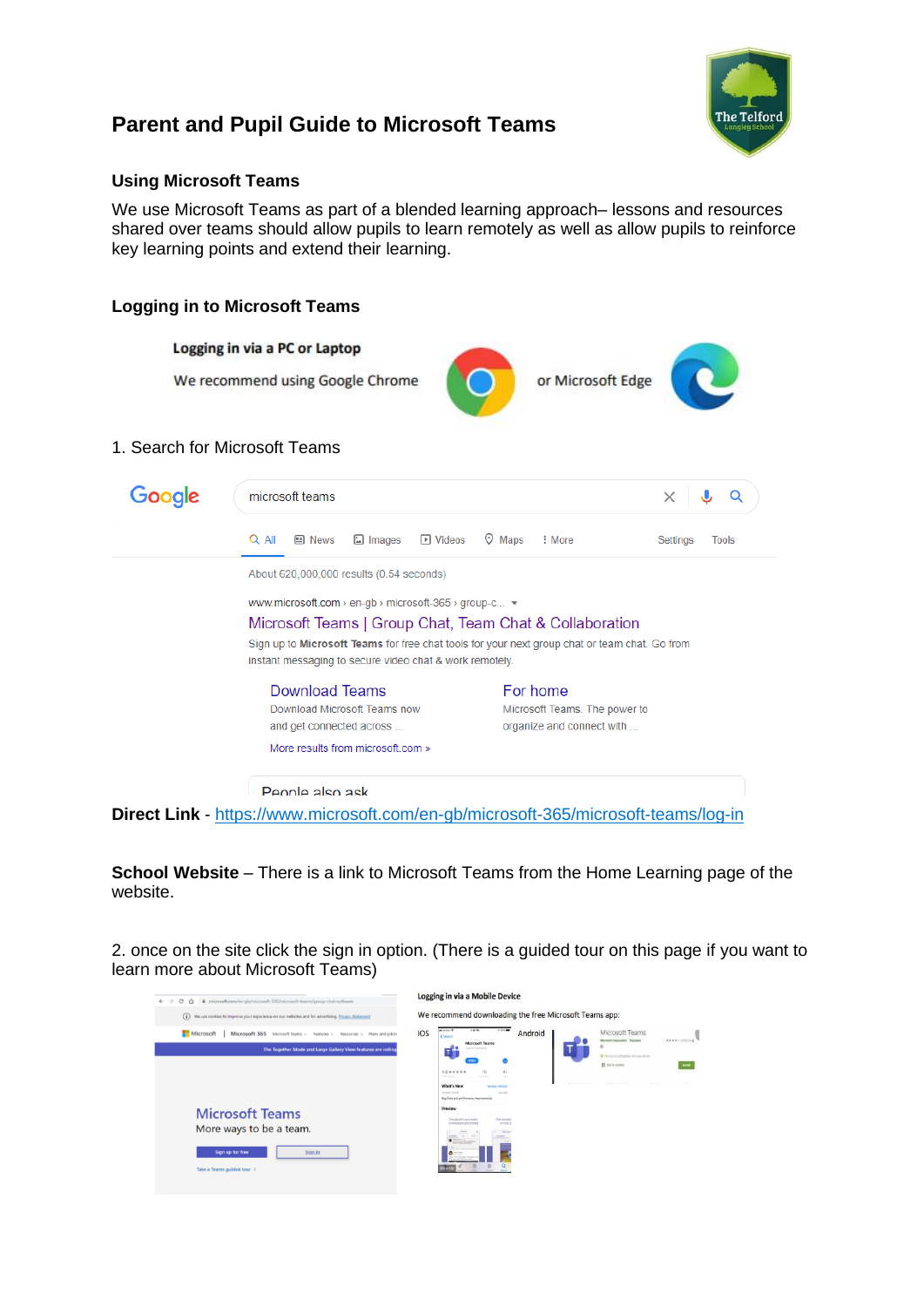3. You will be asked to sign in by entering your email address and password.

Your email address will be the same one that you use in school (for example if your name is Jack Smith this would normally be [jack.smith@taw.org.uk\)](mailto:jack.smith@taw.org.uk)

Your password is your usual network password you use in school to access the computers. If you have any problems logging in please contact the school by emailing [langley.homelearning@taw.org.uk](mailto:langley.homelearning@taw.org.uk)

|                        | $\bullet$                      |   |
|------------------------|--------------------------------|---|
|                        |                                |   |
|                        |                                |   |
|                        |                                |   |
|                        |                                |   |
|                        |                                |   |
|                        |                                |   |
|                        |                                |   |
|                        |                                |   |
|                        |                                |   |
|                        |                                |   |
|                        |                                |   |
|                        |                                | Θ |
|                        |                                |   |
|                        | ÆÑ                             |   |
|                        |                                |   |
|                        |                                |   |
| 4. Click - Use the Web |                                |   |
| App.                   | Download the Teams desktop app |   |
|                        | and stay better connected.     |   |
|                        |                                |   |
|                        |                                |   |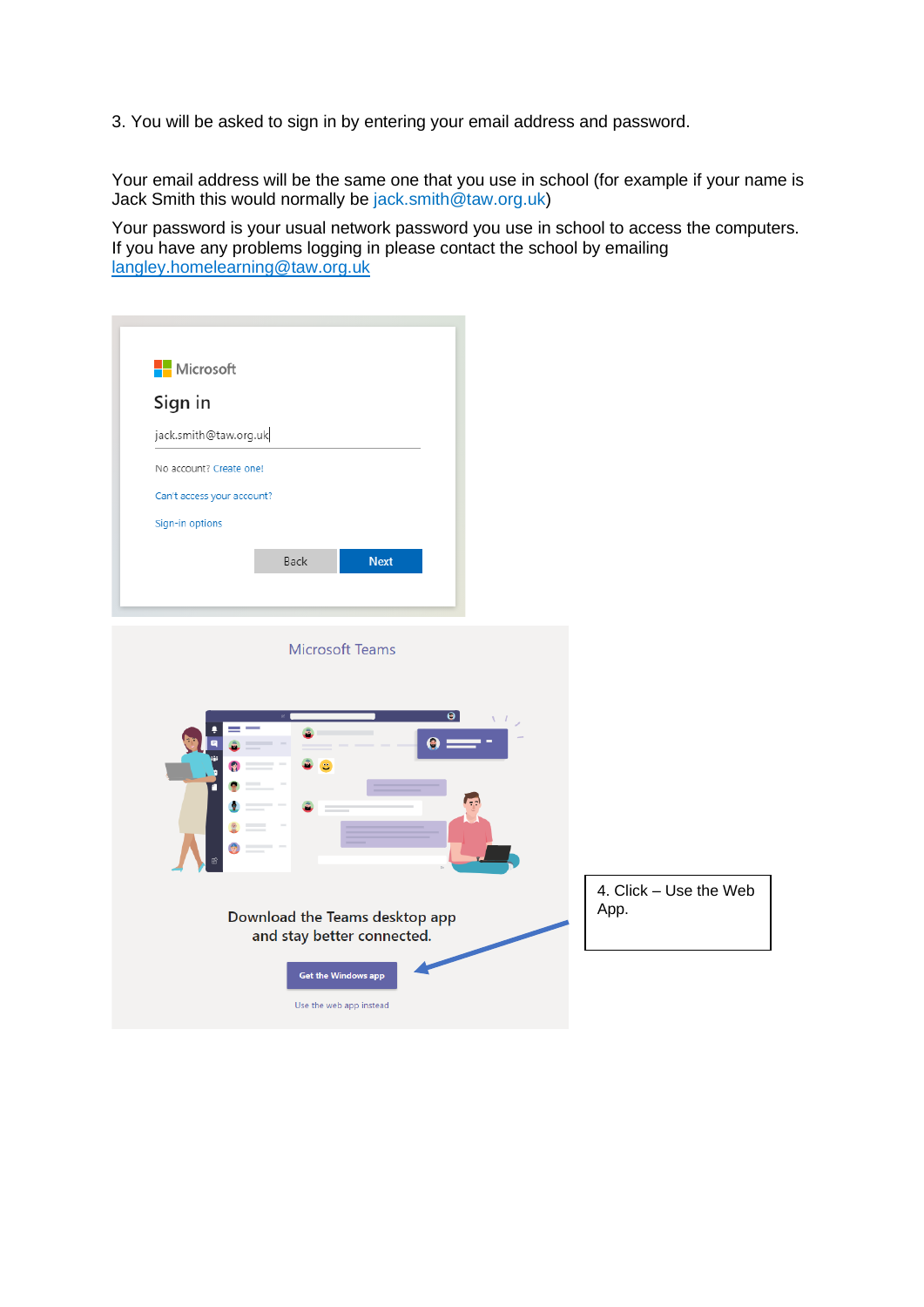|  | <b>The Teams interface</b> |  |
|--|----------------------------|--|
|  |                            |  |

| Activity                            | Check notifications you have received                                                   |
|-------------------------------------|-----------------------------------------------------------------------------------------|
| $\ddot{\mathbf{u}}$<br><b>Teams</b> | Find your class teams                                                                   |
| Â<br>Assignments                    | Check assignments set                                                                   |
| Files                               | See Files you have had shared with the class, as well as personal files on the OneDrive |

5. To access the clinics you will need to click on the teams option and find the team that is your whole year group (e.g. if you are Year 9 this would be called Year 9 Langley).

| <b>Activity</b><br>國                          | All teams                                                           |           |                                                                                                                                                                                                                                                                                                                                                                                                                                                                                                                                                                                                                                                    |                          | General Posts Files Class Notebook Assignments Grades + |                           |                         |  | @ Team | O Meet |
|-----------------------------------------------|---------------------------------------------------------------------|-----------|----------------------------------------------------------------------------------------------------------------------------------------------------------------------------------------------------------------------------------------------------------------------------------------------------------------------------------------------------------------------------------------------------------------------------------------------------------------------------------------------------------------------------------------------------------------------------------------------------------------------------------------------------|--------------------------|---------------------------------------------------------|---------------------------|-------------------------|--|--------|--------|
| <b>Chat</b><br>帯<br>Teams                     |                                                                     | the Early | Hewitt, Paul 2:49 PM                                                                                                                                                                                                                                                                                                                                                                                                                                                                                                                                                                                                                               |                          |                                                         |                           |                         |  |        |        |
| e<br>cognment                                 | Year 9 Langley TAW300<br><br>General                                |           | <b>Subject Clinics</b>                                                                                                                                                                                                                                                                                                                                                                                                                                                                                                                                                                                                                             |                          |                                                         |                           |                         |  |        |        |
| ₩<br>Calendar<br>L<br>Calls<br>Ŧ<br>Files<br> | Art.<br>Computing<br>DT<br>English<br>Geography<br>History<br>Maths |           | Subject Clinic Rota WC 9/11/20<br>Please find below a summary of the 'clinic' rota for Year 9 pupils. These are sessions where a subject specialist will be available to answer any<br>questions and provide support if needed.<br>Once you have identified the session you want to attend please click on the subject channel on the left hand side where you will be able to join the<br>clinic discussion. If you go into the subject channels outside the clinic times you will be able to see any previous discussions.<br>Don't forget that all the home learning resources can be accessed at the below location for every subject.<br>Link |                          |                                                         |                           |                         |  |        |        |
|                                               | MFL<br>Perfroming Arts                                              |           | Monday 9th<br>November                                                                                                                                                                                                                                                                                                                                                                                                                                                                                                                                                                                                                             | Tuesday 10th<br>November | Wednesday 11th<br>November                              | Thursday 12th<br>November | Friday 13th<br>November |  |        |        |
|                                               | Reading                                                             |           | Maths                                                                                                                                                                                                                                                                                                                                                                                                                                                                                                                                                                                                                                              | Art                      | Maths                                                   | Science                   | English                 |  |        |        |
|                                               | Science<br>SRE                                                      |           | 8.45-9.25                                                                                                                                                                                                                                                                                                                                                                                                                                                                                                                                                                                                                                          | 8.45-9.25                | 8,45-9.25                                               | $8.45 - 9.25$             | 8.45-9.25               |  |        |        |
|                                               |                                                                     |           | History                                                                                                                                                                                                                                                                                                                                                                                                                                                                                                                                                                                                                                            | Geography                | Geography                                               | MFL                       | History                 |  |        |        |
|                                               |                                                                     |           | 9.35-10.15                                                                                                                                                                                                                                                                                                                                                                                                                                                                                                                                                                                                                                         | 9.35-10.15               | 9.35-10.15                                              | 9.35-10.15                | 9.35-10.15              |  |        |        |
|                                               |                                                                     |           | Reading                                                                                                                                                                                                                                                                                                                                                                                                                                                                                                                                                                                                                                            | DT.                      | MFL                                                     | Reading                   | MFL                     |  |        |        |
|                                               |                                                                     |           | $10.25 - 11.30$                                                                                                                                                                                                                                                                                                                                                                                                                                                                                                                                                                                                                                    | 10.25-11.30              | 10.25-11.30                                             | 10.25-11.30               | 10.25-11.30             |  |        |        |
|                                               |                                                                     |           | English                                                                                                                                                                                                                                                                                                                                                                                                                                                                                                                                                                                                                                            | Maths                    | English                                                 | Performing Arts           | Science                 |  |        |        |
| 田<br>Apps                                     |                                                                     |           | $[2]$ New conversation                                                                                                                                                                                                                                                                                                                                                                                                                                                                                                                                                                                                                             |                          |                                                         |                           |                         |  |        |        |

6. To access the different subject channels you need to select the subject on the left-hand side. The different subject clinic will take place in their subject channel as per the rota.

To post a question once in the channel you can click on the new conversation button and post your message – you can also respond to your teachers posts.

| $\varnothing$ New conversation                       |  |
|------------------------------------------------------|--|
| Start a new conversation. Type @ to mention someone. |  |
|                                                      |  |